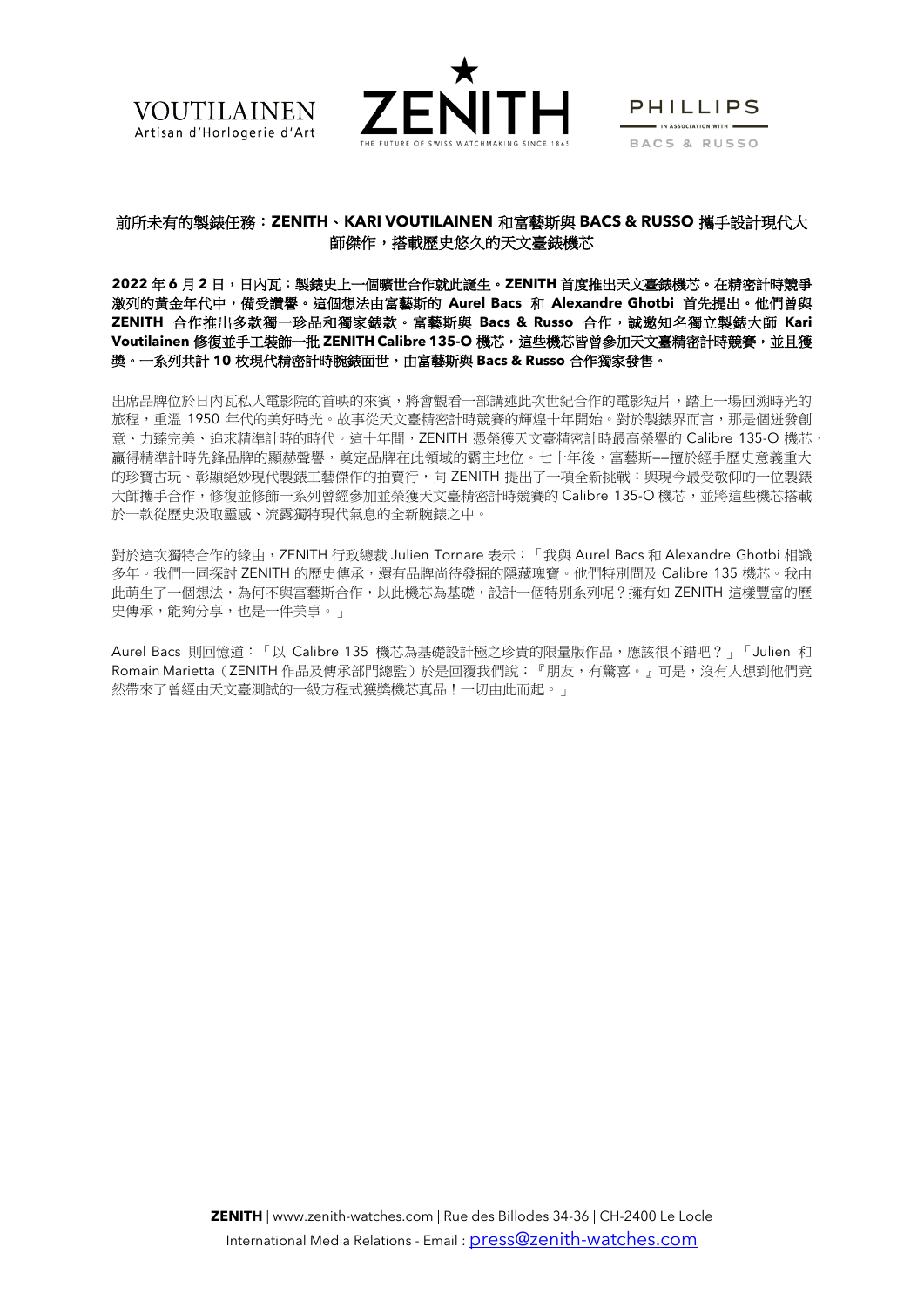



PHILLIPS  $\blacksquare$  IN ASSOCIATION WITH  $\blacksquare$ BACS & RUSSO

#### 終極天文臺錶:**CALIBRE 135-O** 機芯

ZENITH 對精密計時作出的貢獻令人讚嘆。自錶廠於 1865 年創立至今,ZENITH 一直鍥而不捨地追求精準。品牌在 天文臺精準計時競賽領域尤為出色,總計贏得超過 2,330 項天文臺精密計時大獎,得獎本數令其他製錶品牌望塵莫 及。在 20 世紀中葉,有一款機芯在天文臺精密計時競賽中脫穎而出,傲視群雄,這款機芯就是 Calibre 135-O 機 芯。

Calibre 135 機芯從 1945 年開始由 Ephrem Jobin 負責開發,從 1949 年至 1962 年生產了兩款截然不同的版本: 一款為商業銷售版本,第二款則專為參加在納沙泰爾、日內瓦、基尤•泰丁頓(Kew Teddington)及貝桑松等地 的天文臺舉辦的精密計時大賽。這些名為「O」的參賽機芯從未上市發售,也從未搭載於腕錶或懷錶之中,經歷了 各種嚴格測試,包括劇烈溫差、碰撞,在 6 個不同位置運作等,始終保持誤差極為微小的卓越精密計時性能。 Calibre 135-O 機芯曾獲超過 230 項精密計時大獎,是製錶歷史上獲獎最多的天文臺錶機芯。

為此限量版系列挑選的 10 枚機芯,均產自機芯屢獲殊榮的 1950 至 1954 年間;當時,135-O 機芯連續 5 年在競 賽中獲勝,成就前所未有,無可比擬。這些機芯專為競賽而準備,並由 Zenith 精密計時實驗室(Zenith Laboratoire de Chronométrie)花費一整年精心調整。這 10 枚機芯皆獲一級大獎,並由 Zenith 精密計時製錶大 師 Charles Fleck 和 René<sup>g</sup> Gygax 親手調校。這兩位製錶大師曾連續五年專心研創獲獎機芯,鞏固 Zenith 作為精準 計時先驅的顯赫聲譽。

而將修復和修飾這些古董機芯的任務託付給 Kari Voutilainen,則將機芯從樸實無華的參賽作品,昇華為登峰造極 的高級鐘錶傑作。Alexandre Ghotbi 強調:「這些機芯專為參賽而製作。它們並非為佩戴或美觀而設計。因此, 如果我們要以這款傳奇機芯為基礎,製作一枚腕錶,誰能使其昇華至更高境界?我們會立即想到 Kari Voutilainen, 因為他是名副其實的大師。」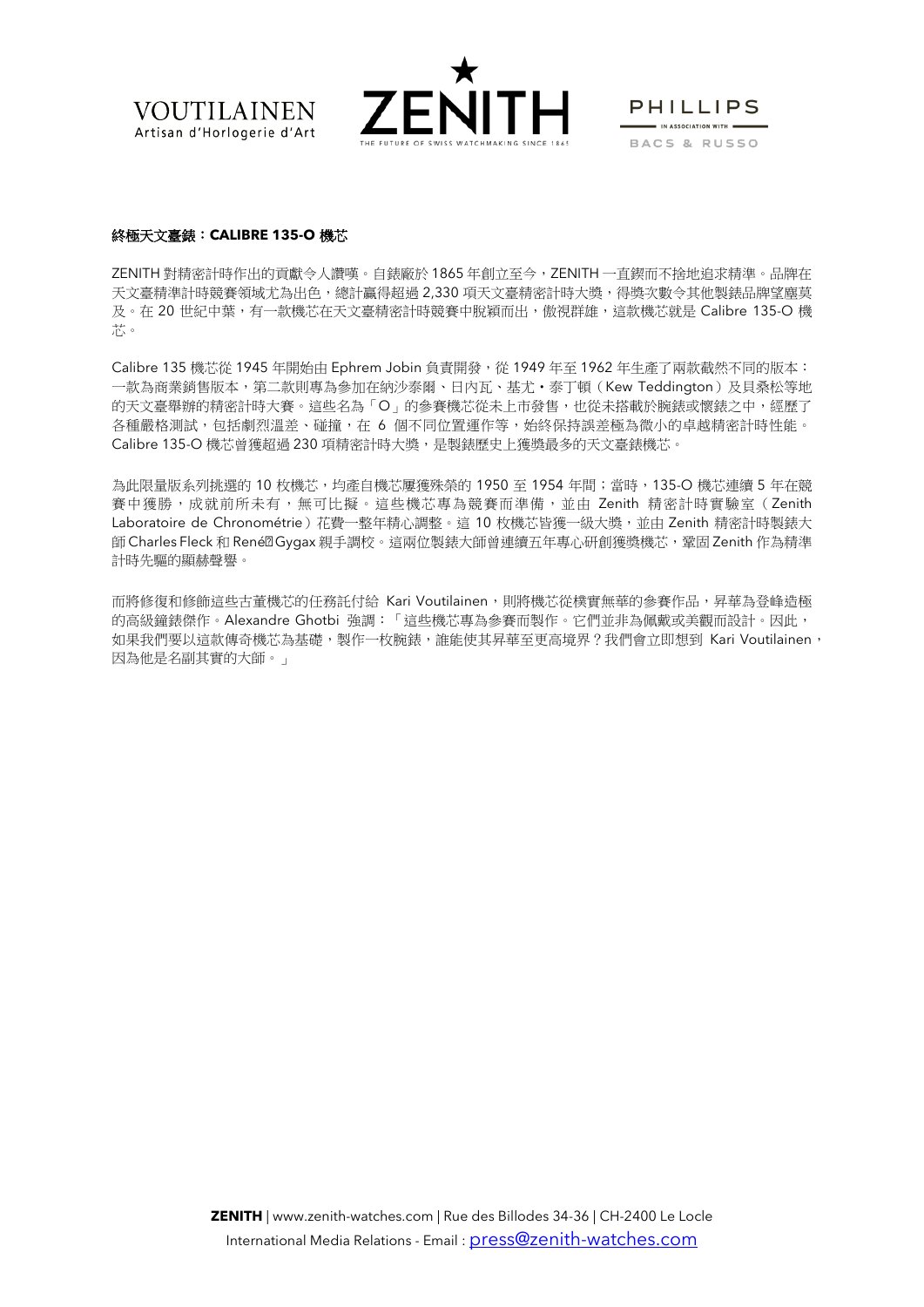



**PHILLIPS**  $\blacksquare$  IN ASSOCIATION WITH  $\blacksquare$ BACS & RUSSO

#### **CALIBRE 135 OBSERVATOIRE** 限量版腕錶

Calibre 135 Observatoire 腕錶秉持初創時代精神,從以往搭載 Calibre 135 機芯的商業銷售錶款汲取靈感;然而, 這款限量版和過往作品不同,其靈感源自 1950 年代的多款經典傑作,將最具標誌性的經典細節與現代特色相結合。 38 毫米鉑金圓形錶殼搭配錐形錶耳,在錶圈下方與錶殼緊密貼合,仿若天衣無縫,特大凹槽錶冠點綴現代 Zenith 星星標誌。

在箱形藍寶石水晶玻璃錶鏡下方,略微凸起的弧形黑色純銀錶盤由 Kari Voutilainen 的 Comblémine 工作室製作, 飾有魚鱗狀麥穗紋飾(guilloché)。鍍銠鎳銀三角形時標和鑲貼拋光圓點時標,與純金指針交相輝映,將古雅風 範與現代奢華巧妙融合。位於 6 時位置的矚目小秒盤上刻有機芯序號,彰顯每一枚腕錶的獨特性,並由著名精密計 時製錶大師 Charles Fleck 或 René Gygax 徹底調校,隨後交付至技藝超群的 Kari Voutilainen 及其專屬手工製錶大 師團隊手中。錶盤底部帶有「Neuchâtel」(納沙泰爾)字樣,巧妙呼應 Zenith、Kari Voutilainen 及 Calibre 135- O 機芯在精密計時競賽黃金時代參與並贏取大獎的古老天文臺所在地——瑞士的納沙泰爾州。

這也是 Calibre 135 機芯及其天文臺精密計時參賽機芯「O」版本歷史上首次交由 Kari Voutilainen 加以無可挑剔的 精美裝飾和潤飾,透過藍寶石水晶透明錶背清晰可見。這些歷史悠久的機芯,經負責修復的製錶大師清潔並潤飾後, 金色橋板邊緣還須加以手工倒角和拋光,螺絲釘頭經倒角和拋光加工,主夾板飾以環形粒面打磨,搭配渦形拉絲拋 光棘輪和錶冠齒輪等。

Kari Voutilainen 悉心保留出自 Fleck 和 Gygax 之手的機芯原初調校功能和修飾,同時修復並裝飾機芯。他強調: 「這些機芯出自當時最卓越的製錶大師之手。他們力求精準,手藝已臻化境。歷經 70 年後,這種精準的特色並未 消失。不改變其卓越性能,是我們的責任。」

為完美配合這出眾系列作品的歷史背景,Calibre 135 Observatoire 腕錶搭配具有黃銅固件的核桃木錶盒。錶盒從 當時這些天文臺精準計時參賽機芯所用的運送容器汲取靈感——這些機芯就是放入類似的木盒內,從 Zenith 錶廠運 送至納沙泰爾天文臺,並在競賽中奪冠。木質錶盒內由一個形似書籍的皮盒固定,盒內放入腕錶,以及原本用於運 送機芯的原版古董木盒。

這次前所未見的合作計劃,薈萃各方面的專業人才與專業知識。Calibre 135-O Observatoire 腕錶不僅向製作人類 所知最精準精密計時作品的 ZENITH 致敬,亦彰顯納沙泰爾製錶精神,以及修復和精美潤飾的藝術。作品由富藝斯 獨家發售。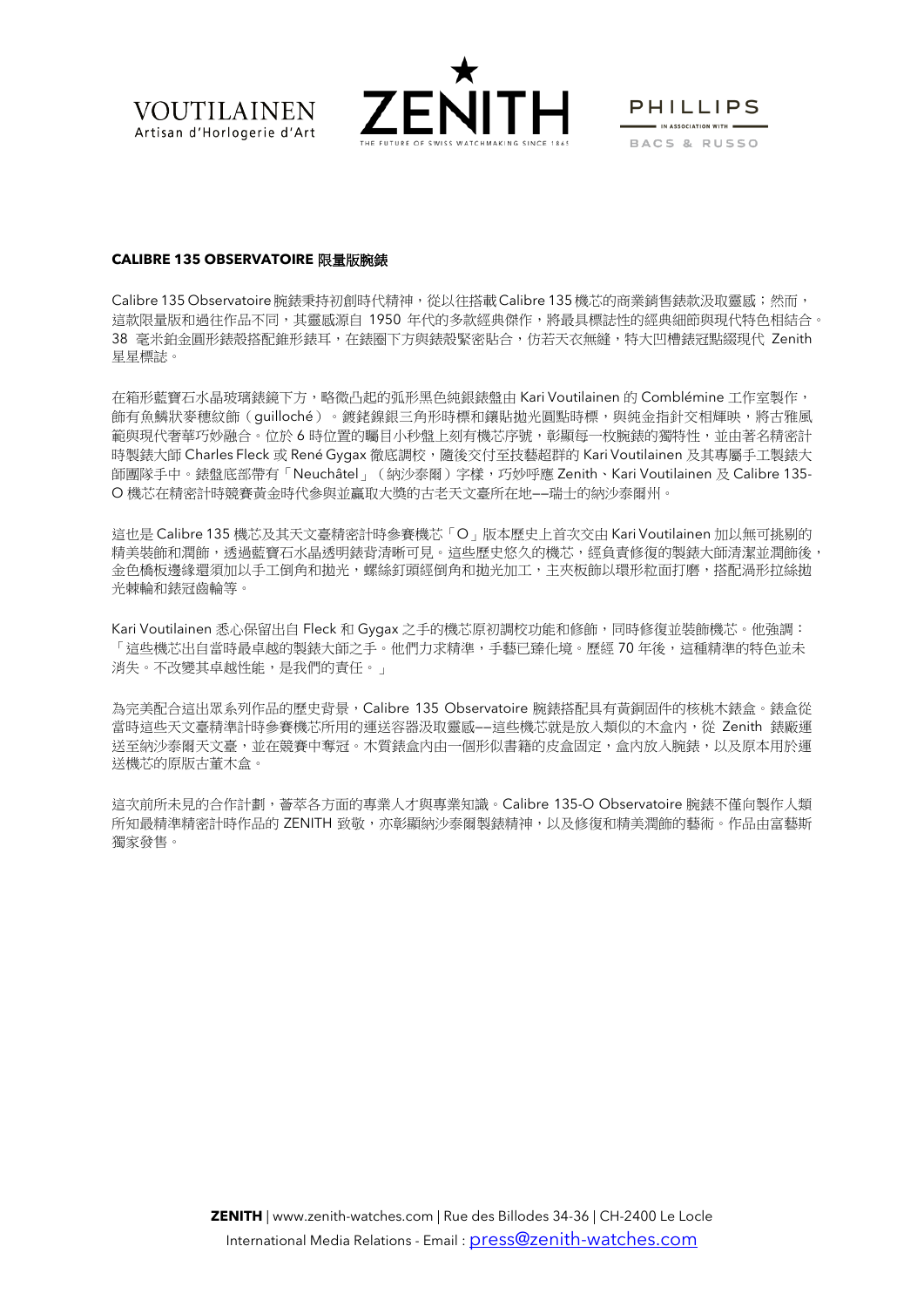



**PHILLIPS** IN ASSOCIATION WITH = BACS & RUSSO

# **ZENITH**:觸手分秒之真。

Zenith 鼓勵每個人心懷鴻鵠之志,砥礪前行,讓夢想成真。Zenith 於 1865 年創立,是首間具有現代意義的製錶 商,自此,品牌的腕錶便陪伴有遠大夢想的傑出人物實現改寫人類歷史的壯舉,如路易·布萊里奧(Louis Blériot) 歴史性地飛越英倫海峽、菲利克斯·鮑加特納 (Felix Baumgartner) 破紀錄地以自由降落方式完成平流層跳躍。 Zenith 亦彰顯女性的遠見卓識與開拓精神,向女性在過去和現在取得的卓越成就致敬,並於 2020 年推出首個專為 女性而設計的 Defy Midnight 系列。

創新是 Zenith 的指引星,品牌的所有錶款均配備錶廠自行研發與製造的非凡機芯。自世界上首款自動計時機芯—— El Primero 機芯--於 1969 年面世以來,Zenith 陸續以精確至 1/10 秒的 Chronomaster Sport 系列腕錶,以及精 確至 1/100 秒的 DEFY 21 腕錶,主宰瞬息之間的計時。自 1865 年以來,Zenith 陪伴敢於挑戰自己並突破界限的 人士,共同創造瑞士製錶業的未來。觸手分秒之真,就在當下。

#### **ABOUT PHILLIPS IN ASSOCIATION WITH BACS & RUSSO**

The team of specialists at Phillips Watches is dedicated to an uncompromised approach to quality, transparency, and client service, achieving a global auction sale total of \$209.3 million in 2021, the most successful year for any auction house in watch auction history.

A selection of our recent record-breaking prices:

1. Paul Newman's Rolex "Paul Newman" Daytona reference 6239 (CHF 17,709,894 / US\$17,752,500) – New York Auction: Winning Icons – 26 October 2017 – Highest result ever achieved for any vintage wristwatch at auction. 2. Patek Philippe reference 1518 in stainless steel (CHF 11,020,000 / US\$11,112,020) – Geneva Watch Auction: FOUR – 12 November 2016 – Highest result ever achieved for a vintage Patek Philippe wristwatch at auction.

## **ABOUT PHILLIPS**

Phillips is a leading global platform for buying and selling 20th and 21st century art and design. With dedicated expertise in the areas of 20th Century and Contemporary Art, Design, Photographs, Editions, Watches, and Jewelry, Phillips offers professional services and advice on all aspects of collecting. Auctions and exhibitions are held at salerooms in New York, London, Geneva, and Hong Kong, while clients are further served through representative offices based throughout Europe, the United States and Asia. Phillips also offers an online auction platform accessible anywhere in the world. In addition to providing selling and buying opportunities through auction, Phillips brokers private sales and offers assistance with appraisals, valuations, and other financial services.

Visi[t www.phillips.com](https://urldefense.com/v3/__http:/www.phillips.com/__;!!Lt0KOR8!Q324Ki59Bjj6G4GqG-dOsi67Z3bXE3JPwr2dbx71bEIbu8Ig6XxW4k_oVmivL5qmvEoIVoqJSiblUsr1IndfNMA-nVM$) for further information.